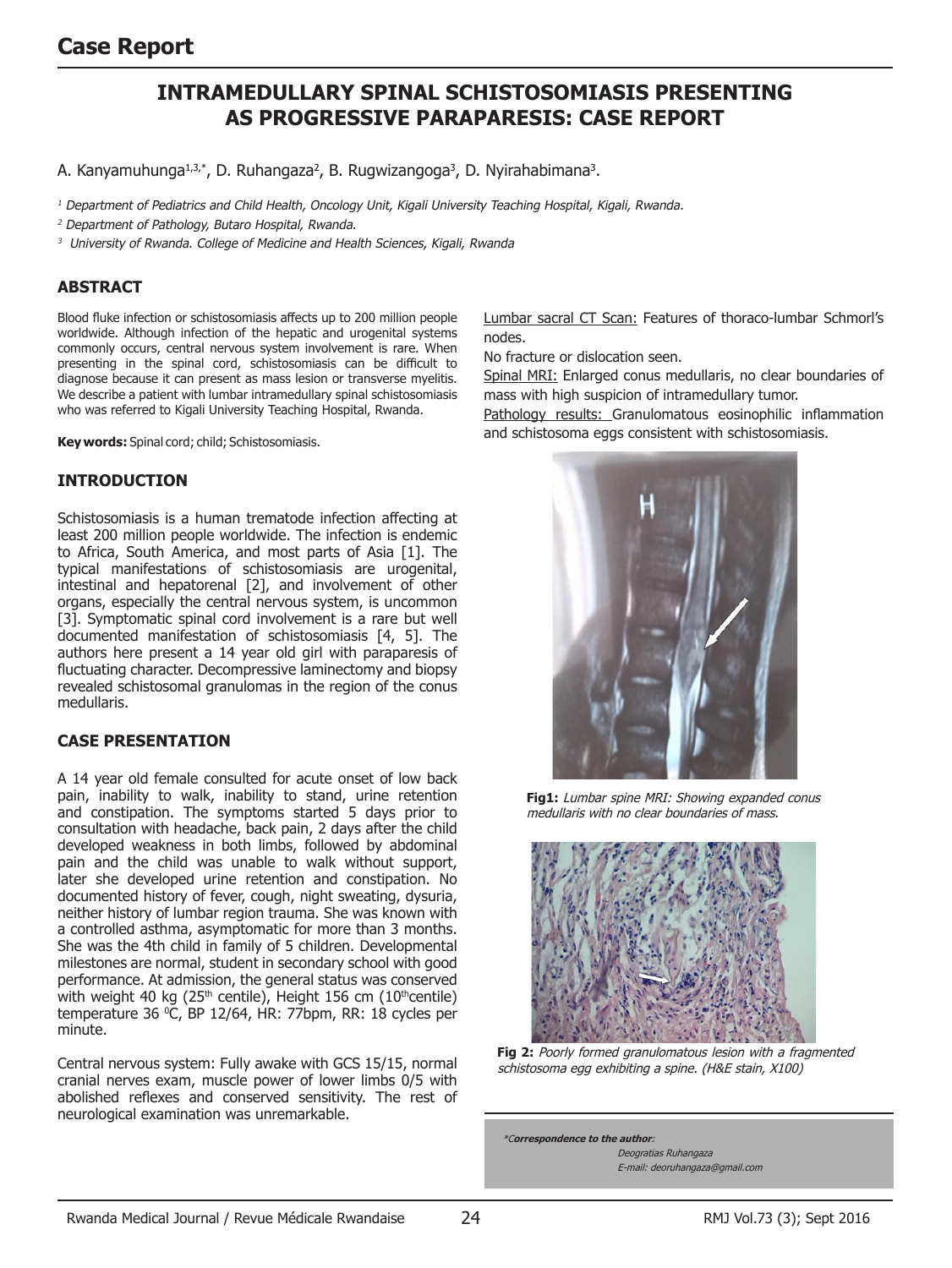

Fig 3: Left: Brain tissue with multiple granulomatous lesions around schistosoma eggs (arrows) exhibiting golden refringent outline and surrounded by many eosinophils as well as fibrinoid necrosis (H&E, X40). **Right:** Same image, higher magnification, (H&E, X100).

#### **Management:**

The child was admitted in pediatric ward and we have started prednisolone 2 mg/kg/day daily before laminectomy. She had decompressive laminectomy and biopsy on 13th January 2016. After getting the pathology result consistent with granulomatous eosinophilic inflammation with schistozomiasis; the child has been treated with oral Praziquantel 25 mg/kg as unique dose then continued prednisone 2mg/kg daily for 1 month thereafter it was tapered down over 2 weeks with physiotherapy 3 times weekly. During her hospitalization the child improved progressively her motor function and she was discharged able to walk herself without support but gait was still unsteady with weakness on left side. She was discharged on tapering down dose of prednisone and physiotherapy with monthly follow-up in Pediatrics department of Kigali University Teaching Hospital.

#### **DISCUSSION**

It has been reported that spinal schistosomiasis constitute 1%-5% of non traumatic spinal injuries in Sub-Saharan Africa [9]. On the other hand Rwanda is known to have identified endemic areas (by countrywide mapping) for schistosoma infection [10]. Although acute paraparesis is known as the most common clinical picture of spinal schistosomiasis [11], this form of complication is not common in Rwanda. The diagnosis is often associated with a history of a stay in known endemic area. Taking in to consideration that this patient has not stayed in the known endemic areas in the country, this may imply that there might be other areas (other than those already known) with a non negligible prevalence of schistosomiasis infection. The most commonly reported neurological complication of Schistosoma mansoni is myelopathy in a form of acute transverse myelitis, and cauda equina as well as conus medullaris are the most commonly involved sites [12]. Our patient presented acute onset of low back pain, inability to walk, inability to stand, urine retention and constipation. These neurological signs are a result of host inflammatory response against schistosoma eggs deposited in the spinal cord, creating tissue edema, granulomatous inflammatory response with eosinophils and tissue fibrinoid necrosis around the eggs. Although there are other reported investigation helping to think about the diagnosis, the visualization of schistosoma eggs in tissue biopsies or at autopsy provide a definitive diagnosis [13]. The expanded distal spinal cord on MRI which was noted in this patient has also been observed in other case series [14]. The expansion of the cord may mimic an intramedullary tumor as it has been reported [4, 14]. Schistosomicides and steroids can provide a cure in most of cases but early diagnosis and treatment is important to avoid permanent neurological impairment [15]. This patient responded well to Praziquantel and Prednisolone followed by physiotherapy.

## **DISCUSSION**

The clinical and radiographic manifestations of spinal schistosomiasis can mimic those of intra-axial spinal tumors and transverse myelitis. To avoid unnecessary surgery or delay in treatment, the clinician must have knowledge of this type of presentation. The increasing volume of international travel and high prevalence of the disease worldwide increases the possibility that the practicing neurosurgeon may encounter this rare but treatable disease. The treatment of choice is currently a combination of praziquantel and corticosteroids [6, 7, and 8].

## **Competing interests**

The authors declare no competing interest.

Authors' contributions

1. Aimable Kanyamuhunga: Involved in patient treatment, follow-up of the patient, drafting and submission of the manuscript.

2. Deogratias Ruhangaza: Involved in pathology diagnosis, drafting and submission of the manuscript.

3. Belson Rugwizangoga: Involved in pathology diagnosis

4. Delphine Nyirahabimana: Involved in biopsy grossing and

# **References**

1. World Health Organization. Public health impact of schistosomiasis. Bull WHO 1993; 71:623–657

Mahmoud AA. Trematodes (schistosomiasis, other flukes). In: Mandell GL, Douglas RG, Bennet JE, eds. Principles and practice of infectious diseases. 2nd ed. New York: Wiley Medical; 1985: 1573–1579

3. El Banhawy A, Elwan O, Taher Y. Bilharzial granuloma of the conus medullaris and cuadaequina. Paraplegia 1972; 10:172–180

4. Luyendijk W, Lindeman J. Schistosomiasis (Bilharziasis) mansoni of the spinal cord simulating an intramedullary tumor. SurgNeurol 1975;4:457–460

Dar J, Zimmerman RR. Schistosomiasis of the spinal cord. SurgNeurol 1977; 8:416–418

6. Amr SS, Salah IS. Schistosorniasis of the spinal cord in a Yeman boy. A report of a case with brief review of the literature. Bull SocPathol hot Filiales 1989; 82:685-9.

7. Donnet A, Verot D, Graziani N, Dufour H, Grisoli F, Weiller PJ. Meningoradiculitis and bilharziasis. Rev Med Interne 1995; 16:344-6.

8. Dos Reis FR, Brito JC, Costa MD et al. Brown-Sequard syndrome in schistosomiasis. Report of a Case ArqNeuropsiquiatr 1993; 51:281-4.